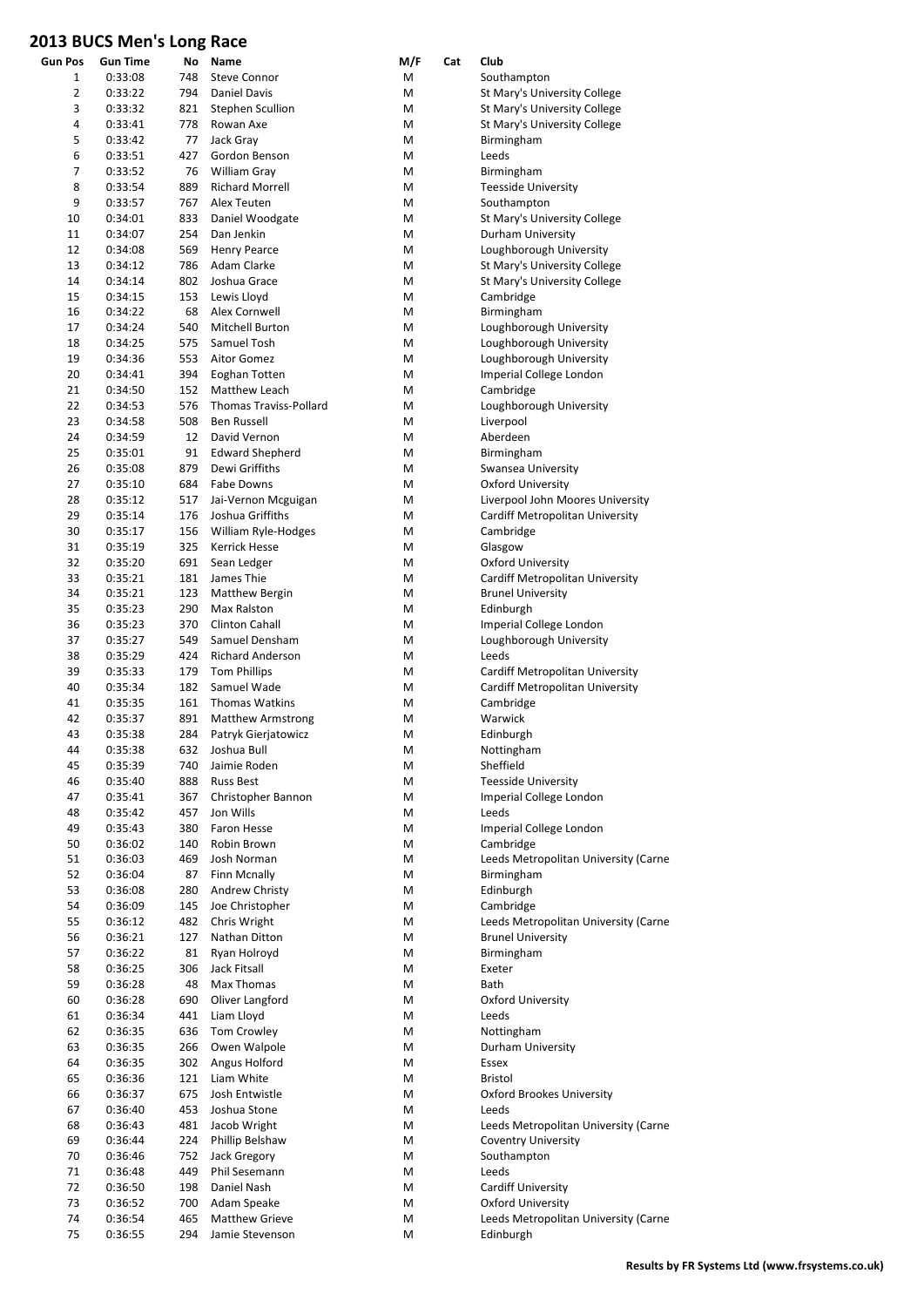| <b>Gun Pos</b> | <b>Gun Time</b>    | Νo         | Name                                 | M/F    | Cat | Club                      |
|----------------|--------------------|------------|--------------------------------------|--------|-----|---------------------------|
| 76             | 0:37:01            | 697        | <b>Andrew Penney</b>                 | М      |     | Oxford Un                 |
| 77             | 0:37:01            | 649        | Robert Smith                         | M      |     | Nottingha                 |
| 78             | 0:37:07            | 342        | James Mclay                          | M      |     | Heriot-Wa                 |
| 79             | 0:37:07            | 34         | Liam Renton                          | M      |     | <b>Bangor Ur</b>          |
| 80             | 0:37:13            | 272        | Nick Earl                            | M      |     | East Anglia               |
| 81             | 0:37:14            | 928        | <b>Richard Weeks</b>                 | M      |     | York                      |
| 82             | 0:37:15            | 42         | Anupam Das                           | M      |     | Bath                      |
| 83             | 0:37:17            | 474        | Josh Rowe                            | M      |     | Leeds Met                 |
| 84             | 0:37:17            | 736        | Jonny Crickmore                      | M      |     | Sheffield                 |
| 85             | 0:37:18            | 286<br>274 | <b>Tom Martyn</b>                    | M      |     | Edinburgh                 |
| 86<br>87       | 0:37:19<br>0:37:19 | 178        | Darren Southcott<br>Oliver Mott      | М<br>M |     | East Anglia<br>Cardiff Me |
| 88             | 0:37:34            | 593        | Joseph Vis                           | M      |     | Manchest                  |
| 89             | 0:37:37            | 37         | James Wignall                        | M      |     | <b>Bangor Ur</b>          |
| 90             | 0:37:45            | 5          | James Joy                            | M      |     | Aberdeen                  |
| 91             | 0:37:46            | 247        | <b>Ben Douglas</b>                   | M      |     | Durham U                  |
| 92             | 0:37:47            | 880        | Ashley Harper                        | M      |     | Swansea l                 |
| 93             | 0:37:47            | 292        | Arjuna Sivakumaran                   | M      |     | Edinburgh                 |
| 94             | 0:37:50            | 527        | Christopher Lloyd                    | M      |     | London                    |
| 95             | 0:37:50            | 606        | Jake Waldron                         | M      |     | Middlesex                 |
| 96             | 0:37:52            | 846        | <b>Russell White</b>                 | M      |     | Stirling                  |
| 97             | 0:37:55            | 695        | William Mycroft                      | M      |     | Oxford Un                 |
| 98             | 0:37:56            | 462        | <b>Rhys Davies</b>                   | Μ      |     | Leeds Met                 |
| 99             | 0:37:57            | 741        | Jamie Rutherford                     | M      |     | Sheffield                 |
| 100            | 0:37:58            | 270        | Patrick Carter                       | M      |     | East Anglia               |
| 101            | 0:38:07            | 862        | Alessandro Tronconi                  | M      |     | Strathclyd                |
| 102            | 0:38:08            | 765        | Jonathon Roberts                     | M      |     | Southamp                  |
| 103            | 0:38:12            | 117        | Alex Matchett                        | M      |     | Bristol                   |
| 104            | 0:38:13            | 307        | Oliver Garrod                        | Μ      |     | Exeter                    |
| 105            | 0:38:15            | 231        | William Neill                        | M      |     | Derby                     |
| 106            | 0:38:15            | 758        | David Lewis                          | M      |     | Southamp                  |
| 107            | 0:38:19            | 363        | Jonathan Pegg                        | M      |     | Hull                      |
| 108            | 0:38:20            | 331        | <b>Hendrik Spoering</b>              | M      |     | Glasgow                   |
| 109            | 0:38:22            | 734        | <b>Gareth Burrell</b>                | M      |     | Sheffield                 |
| 110            | 0:38:23            | 124        | <b>Stuart Campbell</b>               | M      |     | <b>Brunel Un</b>          |
| 111            | 0:38:25            | 316        | Peter Bowman                         | Μ      |     | Glasgow                   |
| 112            | 0:38:30            | 907        | Georges Vacharopoulos                | M      |     | Warwick                   |
| 113            | 0:38:36            | 49         | Sam Bennett                          | M      |     | Bedfordsh                 |
| 114            | 0:38:38            | 864        | Oli Carrington                       | M      |     | Surrey                    |
| 115            | 0:38:39            | 488        | <b>Stephen Parkes</b><br>Will Cullen | M      |     | Leicester                 |
| 116<br>117     | 0:38:45<br>0:38:46 | 305<br>528 | James Pigot                          | M<br>Μ |     | Exeter<br>London          |
| 118            | 0:38:48            | 628        | Rob De'Giovanni                      | Μ      |     | Northumb                  |
| 119            | 0:38:49            | 619        | Nathan Reed                          | M      |     | Newcastle                 |
| 120            | 0:38:50            | 105        | Duncan Birtwistle                    | М      |     | Bristol                   |
| 121            | 0:38:51            | 41         | Michael Dan                          | M      |     | Bath                      |
| 122            | 0:38:57            | 192        | <b>Elliott Hardee</b>                | M      |     | Cardiff Un                |
| 123            | 0:38:57            | 135        | Adam Varvel                          | М      |     | <b>Brunel Un</b>          |
| 124            | 0:38:57            | 706        | Jack Hutchens                        | M      |     | Plymouth                  |
| 125            | 0:38:58            | 921        | Stephen Strange                      | M      |     | Writtle Co                |
| 126            | 0:39:04            | 35         | Callum Rowlinson                     | М      |     | <b>Bangor Ur</b>          |
| 127            | 0:39:04            | 911        | Nathan Wilkins                       | M      |     | Warwick                   |
| 128            | 0:39:07            | 885        | Richard Mann                         | M      |     | Swansea l                 |
| 129            | 0:39:07            | 228        | Tom Collinge                         | M      |     | Coventry I                |
| 130            | 0:39:09            | 665        | James Powley                         | M      |     | Nottingha                 |
| 131            | 0:39:10            | 744        | Ian Withers                          | M      |     | Sheffield                 |
| 132            | 0:39:11            | 222        | <b>Ben Evans</b>                     | M      |     | Chichester                |
| 133            | 0:39:13            | 268        | Alec Beaney                          | M      |     | East Anglia               |
| 134            | 0:39:13            | 334        | Ali Wilson                           | M      |     | Glasgow                   |
| 135            | 0:39:16            | 255        | Rory Johnson                         | M      |     | Durham U                  |
| 136            | 0:39:18            | 131        | Richard Larsen                       | M      |     | <b>Brunel Un</b>          |
| 137            | 0:39:22            | 309        | Paul Middleton                       | M      |     | Exeter                    |
| 138            | 0:39:26            | 505        | <b>Matthew Drury</b>                 | M      |     | Liverpool                 |
| 139            | 0:39:30            | 193        | Peter Hart<br>Phil Robertson         | М<br>M |     | Cardiff Un<br>Lancaster   |
| 140<br>141     | 0:39:31            | 420<br>38  | Russell Adams                        | M      |     | Bath                      |
| 142            | 0:39:32<br>0:39:33 | 405        | Ross Braden                          | M      |     | Kent                      |
| 143            | 0:39:36            | 835        | Craig Emmerson                       | M      |     | Staffordsh                |
| 144            | 0:39:37            | 613        | Sean Kirkbride                       | M      |     | Newcastle                 |
| 145            | 0:39:47            | 319        | Chris Clarke                         | М      |     | Glasgow                   |
| 146            | 0:39:47            | 215        | <b>Andrew Miles</b>                  | M      |     | Central La                |
| 147            | 0:39:48            | 347        | Peter Brookes                        | M      |     | Huddersfi                 |
| 148            | 0:39:48            | 531        | Rob Walker                           | M      |     | London                    |
| 149            | 0:39:49            | 29         | Joe Hudak                            | M      |     | <b>Bangor Ur</b>          |
| 150            | 0:39:49            | 873        | Daniel Bodman                        | M      |     | Swansea l                 |
| 151            | 0:39:52            | 659        | Brendan Corrigan                     | M      |     | Nottingha                 |

Oxford University Nottingham Heriot-Watt University Bangor University East Anglia Leeds Metropolitan University (Carne East Anglia Cardiff Metropolitan University Manchester **Bangor University** Aberdeen Durham University Swansea University Edinburgh Middlesex University Oxford University Leeds Metropolitan University (Carne<br>Sheffield East Anglia Strathclyde Southampton Southampton **Brunel University** Bedfordshire (Bedford) Northumbria University Newcastle University Cardiff University Brunel University<br>Plymouth Writtle College **Bangor University** Swansea University Coventry University Nottingham Trent University<br>Sheffield Chichester East Anglia Durham University **Brunel University** Cardiff University Lancaster University<br>Bath Staffordshire University Newcastle University Central Lancashire Huddersfield<br>London **Bangor University** Swansea University

Nottingham Trent University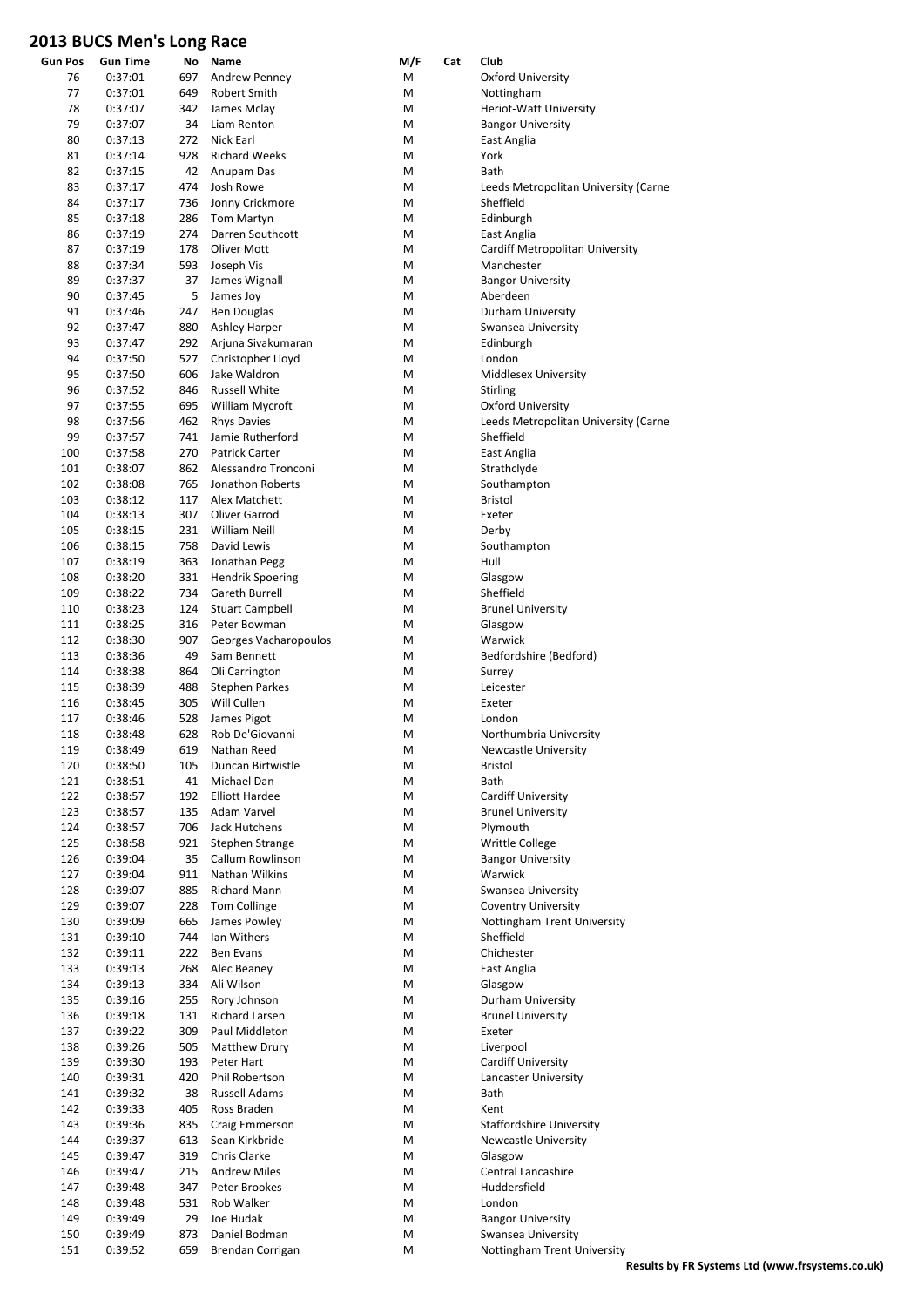| <b>Gun Pos</b> | Gun Time | No  | Name                      | M/F | Cat | Club                               |
|----------------|----------|-----|---------------------------|-----|-----|------------------------------------|
| 152            | 0:39:52  | 304 | Oliver Andrew             | М   |     | Exeter                             |
| 153            | 0:39:53  | 350 | Andy Fleet                | M   |     | Huddersfield                       |
| 154            | 0:39:54  | 230 | <b>Matthew Richards</b>   | M   |     | <b>Coventry University</b>         |
| 155            | 0:40:02  | 252 | Peter Hawkings            | M   |     | Durham University                  |
| 156            | 0:40:03  | 916 | Sebastian Cirillo         | M   |     | <b>Writtle College</b>             |
| 157            | 0:40:04  | 743 | Paul Tobin                | M   |     | Sheffield                          |
|                |          |     |                           |     |     |                                    |
| 158            | 0:40:06  | 847 | <b>Bobby Bristow</b>      | M   |     | Strathclyde                        |
| 159            | 0:40:06  | 894 | <b>Edward Campbell</b>    | M   |     | Warwick                            |
| 160            | 0:40:10  | 244 | Andrew Clarke             | M   |     | Durham University                  |
| 161            | 0:40:11  | 520 | Stephen Auger             | M   |     | London                             |
| 162            | 0:40:17  | 616 | <b>Sparrow Morley</b>     | M   |     | <b>Newcastle University</b>        |
| 163            | 0:40:18  | 496 | Charles Aidan Price       | М   |     | Lincoln                            |
|                |          |     | Ross Christie             |     |     |                                    |
| 164            | 0:40:22  | 838 |                           | M   |     | <b>Stirling</b>                    |
| 165            | 0:40:23  | 421 | Tom Roethenbaugh          | M   |     | Lancaster University               |
| 166            | 0:40:24  | 422 | Ryan Stevenson            | M   |     | Lancaster University               |
| 167            | 0:40:34  | 200 | <b>Matthew Thomas</b>     | М   |     | <b>Cardiff University</b>          |
| 168            | 0:40:37  | 390 | Sam O'Neill               | M   |     | Imperial College London            |
| 169            | 0:40:39  | 486 | Simon Lloyd               | М   |     | Leicester                          |
| 170            | 0:40:41  | 859 | Calum Mcleod              |     |     |                                    |
|                |          |     |                           | М   |     | Strathclyde                        |
| 171            | 0:40:43  | 515 | Robert Kelly              | M   |     | Liverpool John Moores University   |
| 172            | 0:40:44  | 670 | Henry Valentine           | M   |     | Nottingham Trent University        |
| 173            | 0:40:46  | 910 | Sam Wightman              | М   |     | Warwick                            |
| 174            | 0:40:49  | 125 | Leif Chandler             | M   |     | <b>Brunel University</b>           |
| 175            | 0:40:51  | 664 | Matt Nicholson            | M   |     | Nottingham Trent University        |
| 176            |          | 509 |                           |     |     |                                    |
|                | 0:40:53  |     | Joe Toomey                | M   |     | Liverpool                          |
| 177            | 0:40:58  | 584 | <b>Daniel Ansell</b>      | M   |     | Manchester                         |
| 178            | 0:40:59  | 419 | Jack Perry                | M   |     | Lancaster University               |
| 179            | 0:41:01  | 485 | Jonathon Hull             | M   |     | Leicester                          |
| 180            | 0:41:05  | 2   | Lachlan Calder            | M   |     | Aberdeen                           |
| 181            | 0:41:06  | 61  | Joe Strange               | M   |     | Bedfordshire (Bedford)             |
|                |          |     |                           |     |     |                                    |
| 182            | 0:41:06  | 746 | Jake Bradley              | M   |     | Southampton                        |
| 183            | 0:41:07  | 648 | <b>Jonny Simpkins</b>     | M   |     | Nottingham                         |
| 184            | 0:41:08  | 663 | <b>Elliot Moulster</b>    | М   |     | Nottingham Trent University        |
| 185            | 0:41:12  | 919 | <b>Billy Parker-Brown</b> | M   |     | Writtle College                    |
| 186            | 0:41:13  | 898 | Axel Finke                | M   |     | Warwick                            |
| 187            | 0:41:14  | 226 | <b>Howard Clarke</b>      | Μ   |     | <b>Coventry University</b>         |
| 188            | 0:41:16  | 400 | Simon Jacklin             | М   |     |                                    |
|                |          |     |                           |     |     | Keele University                   |
| 189            | 0:41:20  | 207 | Shaun Barnsley            | M   |     | Central Lancashire                 |
| 190            | 0:41:28  | 725 | <b>Tom Fricker</b>        | M   |     | <b>Reading University</b>          |
| 191            | 0:41:32  | 617 | <b>Richard Purkiss</b>    | М   |     | <b>Newcastle University</b>        |
| 192            | 0:41:33  | 622 | Douglas Tickner           | М   |     | <b>Newcastle University</b>        |
| 193            | 0:41:35  | 409 | Daniel Jackson            | М   |     | Kent                               |
| 194            | 0:41:36  | 842 | Callum Mckenna            | М   |     | <b>Stirling</b>                    |
|                |          |     |                           |     |     |                                    |
| 195            | 0:41:36  | 532 | Daveen Wingrove           | M   |     | London                             |
| 196            | 0:41:36  | 530 | Carlos Vazquez Garcia     | M   |     | London                             |
| 197            | 0:41:37  | 490 | Thomas Snowden            | Μ   |     | Leicester                          |
| 198            | 0:41:39  | 223 | <b>Stuart Baird</b>       | M   |     | <b>Coventry University</b>         |
| 199            | 0:41:39  | 596 | Dhrupadh Yerrakalva       | M   |     | Manchester                         |
| 200            | 0:41:40  | 930 | Ben Coop                  | M   |     | York St John University            |
|                | 0:41:42  |     |                           |     |     |                                    |
| 201            |          | 116 | Robin Lane                | Μ   |     | Bristol                            |
| 202            | 0:41:43  | 729 | Jonathan Cornish          | M   |     | Roehampton University              |
| 203            | 0:41:45  | 184 | Rhys Annett               | M   |     | <b>Cardiff University</b>          |
| 204            | 0:41:47  | 406 | Christopher Bull          | Μ   |     | Kent                               |
| 205            | 0:41:49  | 631 | John Baslington           | M   |     | Nottingham                         |
| 206            | 0:41:51  | 672 | Daniel Bigham             | M   |     | <b>Oxford Brookes University</b>   |
| 207            | 0:41:52  | 654 | Jamie White               | M   |     | Nottingham                         |
|                |          |     |                           |     |     |                                    |
| 208            | 0:41:54  | 233 | Dale Kelly                | M   |     | Dundee                             |
| 209            | 0:41:57  | 677 | Luis Martinez             | M   |     | <b>Oxford Brookes University</b>   |
| 210            | 0:41:58  | 186 | Robert Capel              | M   |     | <b>Cardiff University</b>          |
| 211            | 0:41:58  | 926 | Alex Harris               | M   |     | York                               |
| 212            | 0:42:00  | 32  | Nathan Popple             | M   |     | <b>Bangor University</b>           |
| 213            | 0:42:07  | 727 | David Kirk                | M   |     | <b>Reading University</b>          |
|                |          |     |                           |     |     |                                    |
| 214            | 0:42:08  | 271 | Dennis Cross              | M   |     | East Anglia                        |
| 215            | 0:42:10  | 599 | Tomas Hindmarch           | M   |     | Manchester Metropolitan University |
| 216            | 0:42:14  | 704 | Philip Benson             | M   |     | Plymouth                           |
| 217            | 0:42:16  | 314 | Rhys Boorman              | M   |     | Glamorgan                          |
| 218            | 0:42:16  | 349 | Josh Elderfield           | M   |     | Huddersfield                       |
| 219            | 0:42:17  | 6   | Tim Martin                | M   |     | Aberdeen                           |
|                |          |     |                           |     |     |                                    |
| 220            | 0:42:18  | 856 | Joseph Macgregor          | M   |     | Strathclyde                        |
| 221            | 0:42:19  | 504 | Luke Douglas              | M   |     | Liverpool                          |
| 222            | 0:42:19  | 604 | Mohamed Mohamed           | Μ   |     | Middlesex University               |
| 223            | 0:42:32  | 361 | Philip Bacon              | M   |     | Hull                               |
| 224            | 0:42:40  | 213 | Benjamin Macfarlane       | M   |     | Central Lancashire                 |
| 225            | 0:42:41  | 104 | Yani Berdeni              | M   |     | Bristol                            |
|                |          |     |                           |     |     |                                    |
| 226            | 0:42:42  | 883 | <b>Stuart Jones</b>       | Μ   |     | Swansea University                 |
| 227            | 0:42:48  | 726 | Jacob Househan            | M   |     | <b>Reading University</b>          |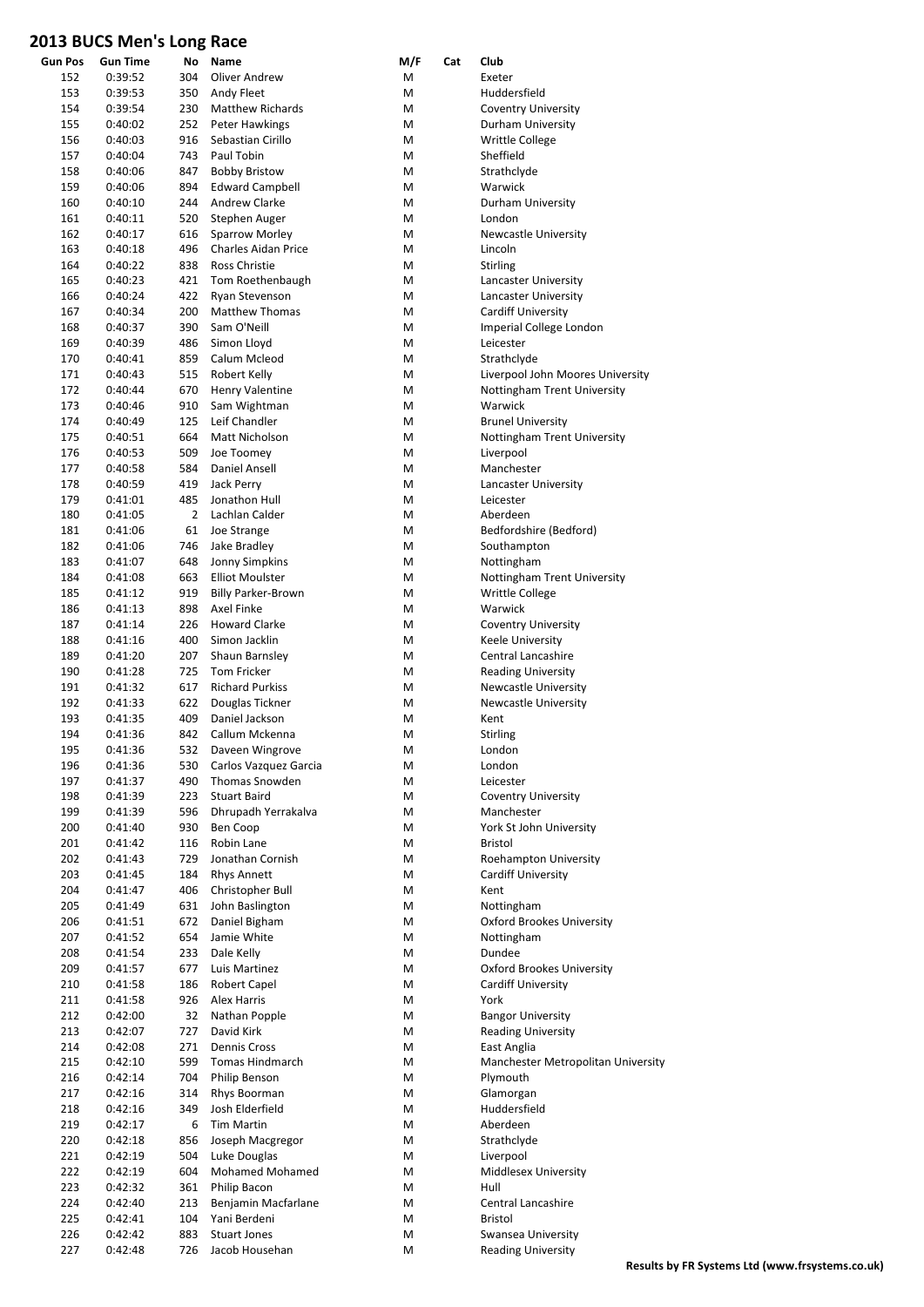| Gun Pos | Gun Time | No  | Name                    | M/F | Cat | Club                                |
|---------|----------|-----|-------------------------|-----|-----|-------------------------------------|
| 228     | 0:42:53  | 671 | Luke Bailey             | М   |     | Oxford Brookes University           |
| 229     | 0:42:55  | 731 | David Kail              | M   |     | Roehampton University               |
| 230     | 0:42:58  | 844 | Kevin Schenk            | м   |     | <b>Stirling</b>                     |
| 231     | 0:43:00  | 630 | Alex Threapleton        | м   |     | Northumbria University              |
| 232     | 0:43:00  | 351 | Warren Herridge         | м   |     | Huddersfield                        |
|         |          |     |                         |     |     |                                     |
| 233     | 0:43:13  | 590 | Niall Mcsharry          | м   |     | Manchester                          |
| 234     | 0:43:15  | 237 | Callum Smith            | м   |     | Dundee                              |
| 235     | 0:43:18  | 487 | Jason Morgan            | м   |     | Leicester                           |
| 236     | 0:43:20  | 924 | Rolf Choutan            | м   |     | York                                |
| 237     | 0:43:29  | 707 | Jack Louis-Bourne       | М   |     | Plymouth                            |
| 238     | 0:43:46  | 717 | <b>Martin Shelley</b>   | м   |     | Portsmouth                          |
| 239     | 0:43:49  | 498 | Andrew Robertson        | М   |     | Lincoln                             |
| 240     | 0:43:50  | 854 | Nathan Kirley           | М   |     | Strathclyde                         |
|         |          |     |                         |     |     |                                     |
| 241     | 0:43:52  | 300 | Joshua Fullard          | м   |     | Essex                               |
| 242     | 0:44:10  | 624 | Joe Wales               | м   |     | <b>Newcastle University</b>         |
| 243     | 0:44:16  | 404 | Paul Bown               | М   |     | Kent                                |
| 244     | 0:44:26  | 837 | Jonathan Adam           | м   |     | <b>Stirling</b>                     |
| 245     | 0:44:28  | 680 | Ryan Unsworth           | м   |     | Oxford Brookes University           |
| 246     | 0:44:32  | 322 | Simon Gardner           | м   |     | Glasgow                             |
| 247     | 0:44:33  | 55  | Jack Lawrence           | м   |     | Bedfordshire (Bedford)              |
| 248     |          | 887 |                         |     |     |                                     |
|         | 0:44:36  |     | Jake Watson             | м   |     | Swansea University                  |
| 249     | 0:44:37  | 511 | Kristopher Wilson       | м   |     | Liverpool Hope University           |
| 250     | 0:44:42  | 229 | Liam Mistry             | м   |     | <b>Coventry University</b>          |
| 251     | 0:44:56  | 730 | Chris Donnellan         | м   |     | Roehampton University               |
| 252     | 0:44:59  | 601 | Luke Mccrave            | м   |     | Manchester Metropolitan University  |
| 253     | 0:45:01  | 19  | <b>Owain Morris</b>     | м   |     | Aberystwyth University              |
| 254     | 0:45:03  | 712 | Alex Hurrell            | М   |     | Portsmouth                          |
|         |          |     | Peter Binfield          |     |     |                                     |
| 255     | 0:45:03  | 922 |                         | м   |     | York                                |
| 256     | 0:45:05  | 506 | <b>Thomas Goldsmith</b> | м   |     | Liverpool                           |
| 257     | 0:45:05  | 108 | <b>Ronan Davis</b>      | м   |     | <b>Bristol</b>                      |
| 258     | 0:45:10  | 9   | Max Robertson           | м   |     | Aberdeen                            |
| 259     | 0:45:14  | 339 | George Pilling          | м   |     | Gloucestershire                     |
| 260     | 0:45:17  | 337 | Michael Mason           | м   |     | Gloucestershire                     |
| 261     | 0:45:19  | 58  | <b>Kurt Sanders</b>     | м   |     | Bedfordshire (Bedford)              |
| 262     |          |     |                         |     |     |                                     |
|         | 0:45:22  | 365 | Joseph Slater           | м   |     | Hull                                |
| 263     | 0:45:24  | 26  | Sam Green               | м   |     | <b>Bangor University</b>            |
| 264     | 0:45:24  | 499 | Oliver Sisman           | м   |     | Lincoln                             |
| 265     | 0:45:36  | 598 | John-Patrick Fulton     | М   |     | Manchester Metropolitan University  |
| 266     | 0:45:39  | 715 | Andrew Reynolds         | м   |     | Portsmouth                          |
| 267     | 0:45:39  | 397 | Daniel Barrie           | м   |     | Keele University                    |
| 268     | 0:45:39  | 718 | <b>Thomas Sloan</b>     | М   |     | Portsmouth                          |
| 269     | 0:45:45  | 722 | Nathan Davies           | М   |     | <b>Reading University</b>           |
| 270     |          | 872 |                         |     |     |                                     |
|         | 0:45:52  |     | Jamie Seddon            | М   |     | Sussex                              |
| 271     | 0:45:53  | 588 | James Evans             | М   |     | Manchester                          |
| 272     | 0:45:58  | 343 | Sam Till                | M   |     | Heriot-Watt University              |
| 273     | 0:46:01  | 629 | Adam Johnson            | M   |     | Northumbria University              |
| 274     | 0:46:02  | 853 | Marcus Ingram           | M   |     | Strathclyde                         |
| 275     | 0:46:04  | 234 | Kevin Lynch             | М   |     | Dundee                              |
| 276     | 0:46:16  | 220 | Alex Waddelove          | M   |     | Chester (Chester)                   |
| 277     | 0:46:26  | 661 | Luke Ingram             | M   |     | Nottingham Trent University         |
| 278     |          |     |                         |     |     |                                     |
|         | 0:46:28  | 14  | Davey Challenger        | М   |     | Aberystwyth University              |
| 279     | 0:46:30  | 605 | Juozas Stanulis         | M   |     | Middlesex University                |
| 280     | 0:46:37  | 167 | Freddie Knight          | M   |     | Canterbury Christ Church University |
| 281     | 0:46:56  | 236 | David Mackinlay         | M   |     | Dundee                              |
| 282     | 0:47:09  | 212 | Ben Greenhough          | M   |     | <b>Central Lancashire</b>           |
| 283     | 0:47:13  | 415 | Andy Blanshard          | M   |     | Lancaster University                |
| 284     | 0:47:17  | 364 | Joshua Reid             | M   |     | Hull                                |
| 285     | 0:47:23  | 16  | Scott Hudspith          | М   |     | Aberystwyth University              |
|         |          |     |                         |     |     |                                     |
| 286     | 0:47:24  | 720 | Asa Burnett             | М   |     | <b>Reading University</b>           |
| 287     | 0:47:25  | 411 | Nicholas Johnson        | M   |     | Kent                                |
| 288     | 0:47:27  | 401 | Alex Palmer             | M   |     | Keele University                    |
| 289     | 0:47:31  | 344 | Ross White              | М   |     | Heriot-Watt University              |
| 290     | 0:47:35  | 494 | Shane Farrell           | M   |     | Lincoln                             |
| 291     | 0:47:45  | 586 | George Bilsby           | M   |     | Manchester                          |
| 292     | 0:47:53  | 713 | Kieran Moreland         | M   |     | Portsmouth                          |
| 293     |          | 626 |                         |     |     |                                     |
|         | 0:48:16  |     | Josh Blysniuk           | M   |     | Northumbria University              |
| 294     | 0:48:22  | 399 | Adham Essam             | М   |     | Keele University                    |
| 295     | 0:48:33  | 674 | Tom Burford             | M   |     | <b>Oxford Brookes University</b>    |
| 296     | 0:48:35  | 925 | Patrick Good            | M   |     | York                                |
| 297     | 0:48:41  | 218 | Alex Graham             | М   |     | Chester (Chester)                   |
| 298     | 0:48:48  | 20  | Sam Risby               | M   |     | Aberystwyth University              |
| 299     | 0:49:15  | 493 | Jack Bailey             | M   |     | Lincoln                             |
| 300     | 0:49:15  | 239 | Andrew Taylor           | M   |     | Dundee                              |
|         |          |     |                         |     |     |                                     |
| 301     | 0:49:19  | 412 | Axel Manzano            | M   |     | Kent                                |
| 302     | 0:49:23  | 402 | Christopher Platt       | М   |     | Keele University                    |
| 303     | 0:49:36  | 418 | Matthew Hamer           | М   |     | Lancaster University                |